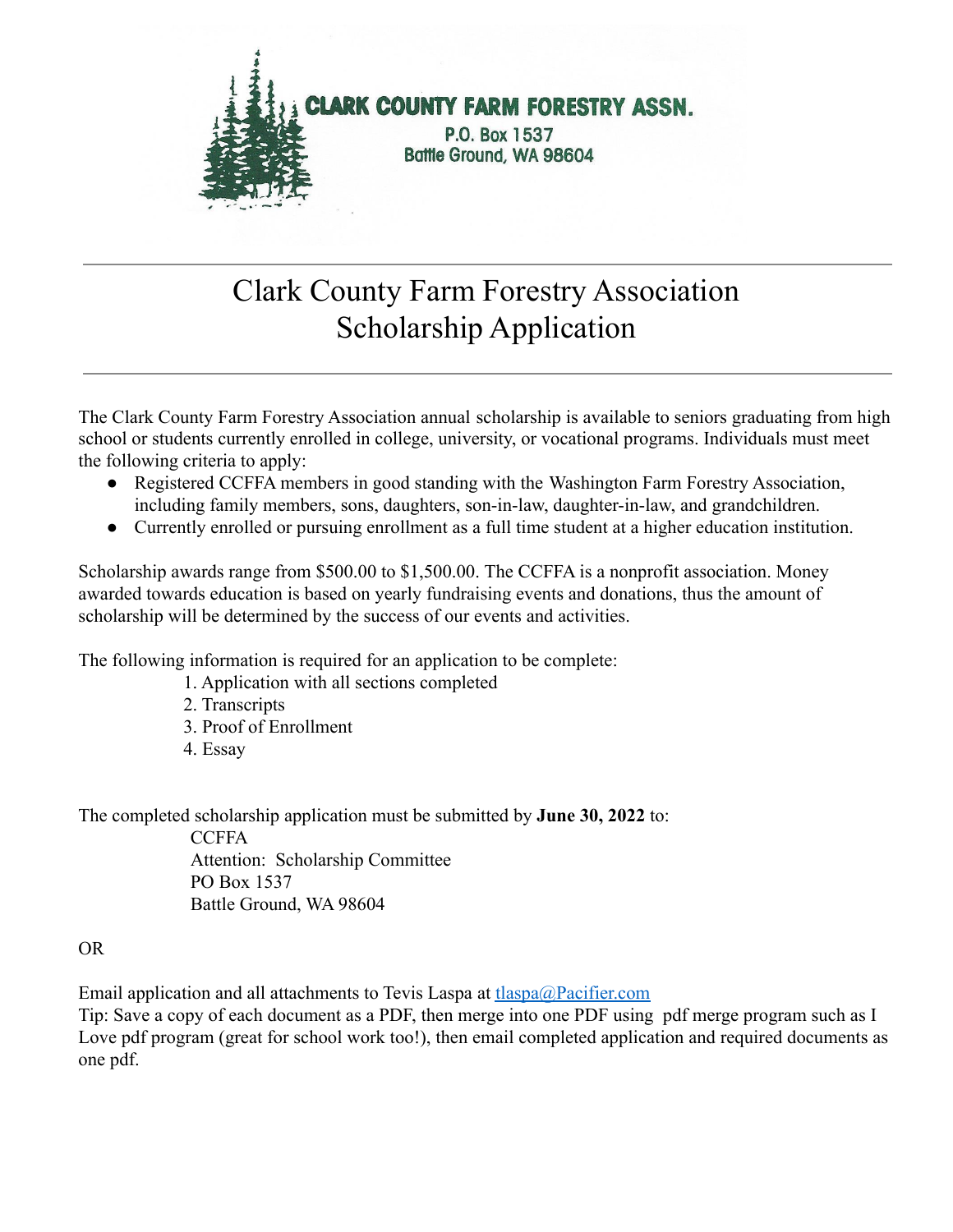

#### **Selection Process**

A four person scholarship committee made up of CCFFA members reviews all applications using the criteria below to select candidates who will receive an award based on the number of points earned. Scholarship committee members cannot participate in the selection process if a relative is an applicant such as a daughter, son, niece, nephew, grandson, or granddaughter.

| <b>Points</b>     | Criteria                                                                |
|-------------------|-------------------------------------------------------------------------|
|                   | <b>GPA</b>                                                              |
|                   | <b>CCFFA Activity Participation</b>                                     |
|                   | Essay, Goals & Plans                                                    |
|                   | Major or minor in Natural Resource Sciences/Forestry/Ag related studies |
|                   | Family Tree Farm participation / responsibilities                       |
|                   | First time recipient                                                    |
|                   | <b>Community Service</b>                                                |
|                   |                                                                         |
| $\left(12\right)$ | <b>Total Points</b>                                                     |

In the event that two or more candidates are equally deserving candidates may be required to attend a monthly board meeting to give a short oral presentation on their need for this scholarship. More than one scholarship may be awarded based on available funds not to exceed set maximum.

Recipient of the CCFFA scholarship will be announced at the annual summer picnic. Please plan on attending the CCFFA annual picnic at the end of July. If you are unable to attend the picnic, please notify a scholarship committee member as soon as possible.

Once recipient receives award, the scholarship check is mailed directly to the educational institution listed in the awardees scholarship application. It is important the applicants provide an accurate institution name and address.

If you have questions, please contact: Tevis Laspa [tlaspa@Pacifier.com](mailto:tlaspa@Pacifier.com) Home: 360-887-3879 Cell: 360-600-0943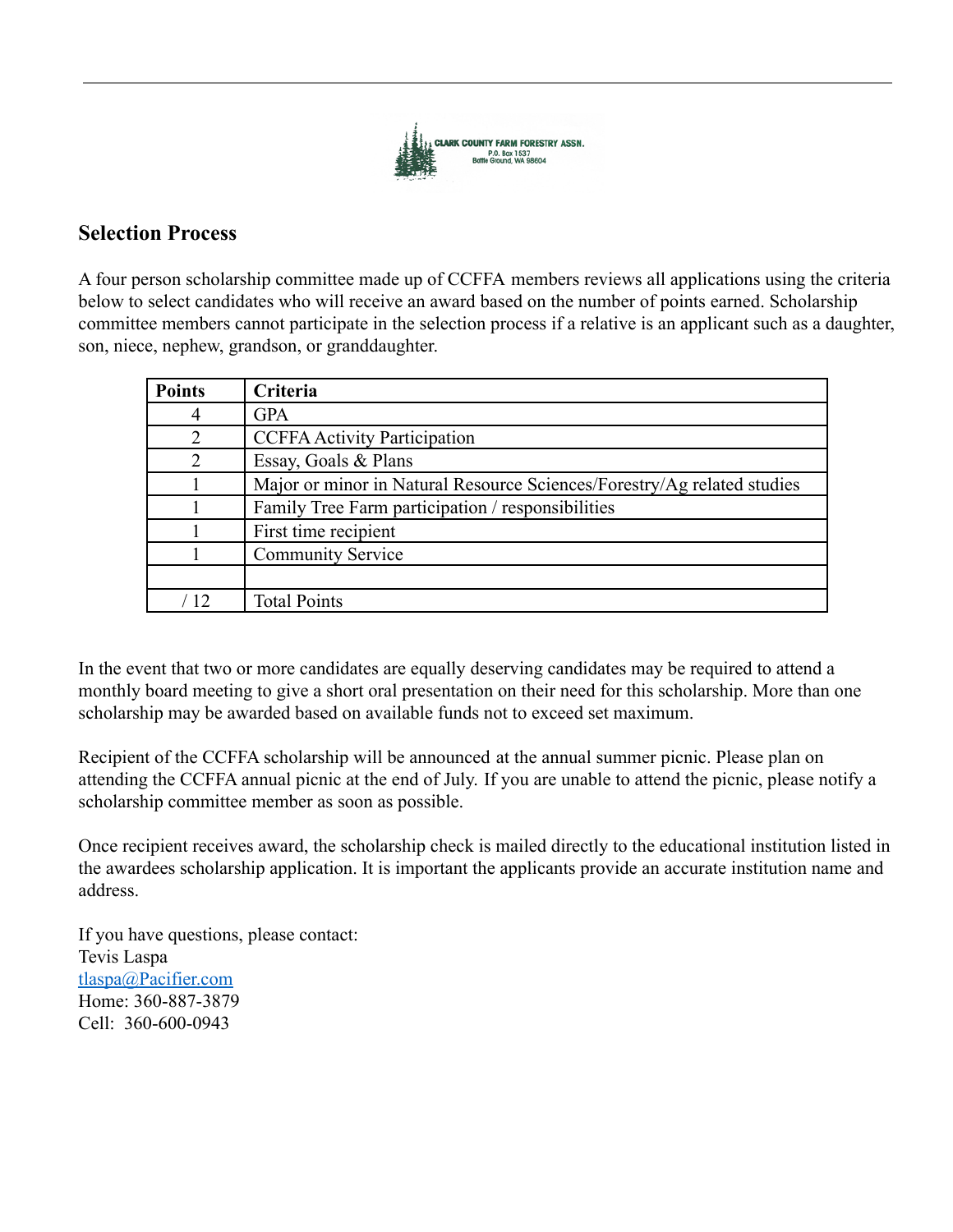| <b>CLARK COUNTY FARM FORESTRY ASSN.</b>  |
|------------------------------------------|
| P.O. Box 1537<br>Battle Ground, WA 98604 |

#### **Personal Information**

|                                           | CCFFA member name                                               |  |
|-------------------------------------------|-----------------------------------------------------------------|--|
|                                           |                                                                 |  |
| <b>Education Plans</b>                    | <u> 1989 - Johann Stoff, amerikansk politiker (* 1908)</u>      |  |
|                                           | Student ID $\#$                                                 |  |
|                                           |                                                                 |  |
| $\Box$ 1. Copy of most recent transcripts | Attach the following documents for proof of GPA and enrollment: |  |

 $\Box$  2. Proof of enrollment (letter from college verifying enrollment)

#### **Essay**

Write an essay titled 'Our Tree Farm.' This is your opportunity to reflect on your family tree farm and share what those words mean to you.

Follow these requirements:

- ☐ Type using either Times New Roman or Arial font
- $\Box$  12 point font
- □ Double-space
- $\Box$  500 word limit
- ☐ **Attach your essay to the application**.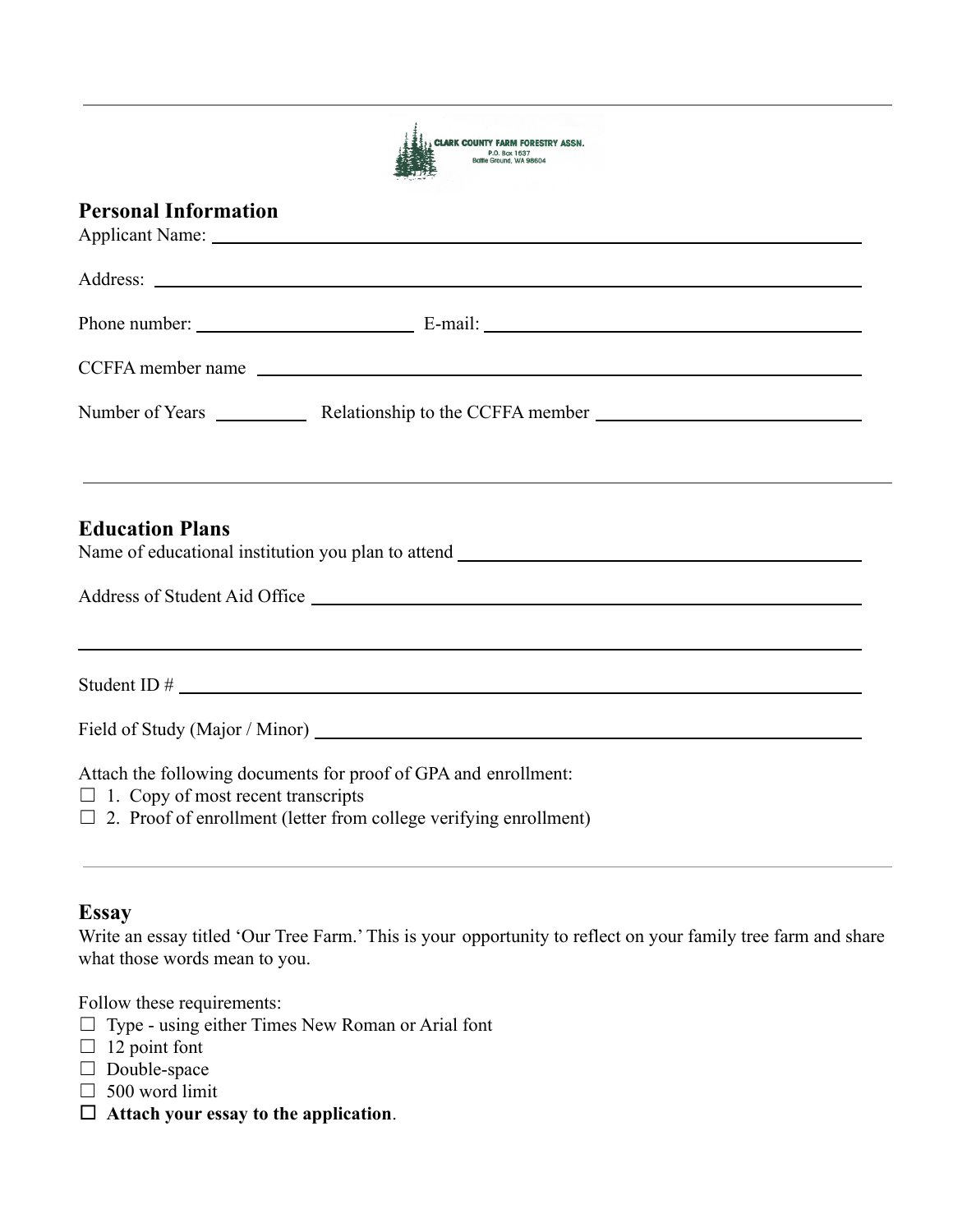

#### **Participation**

For each category, identify dates/years, a brief description of the activity and your involvement.

#### **Clark County Farm Forestry Association**

| Dates / Year | Activity, Event, Education program, Meetings |
|--------------|----------------------------------------------|
|              |                                              |
|              |                                              |
|              |                                              |
|              |                                              |
|              |                                              |
|              |                                              |

## **Family Tree Farm**

| Dates / Year | Participation and/or Responsibilities |
|--------------|---------------------------------------|
|              |                                       |
|              |                                       |
|              |                                       |
|              |                                       |
|              |                                       |
|              |                                       |
|              |                                       |
|              |                                       |

## **Community Service**

| Dates / Year | Activity / Service completed |
|--------------|------------------------------|
|              |                              |
|              |                              |
|              |                              |
|              |                              |
|              |                              |
|              |                              |